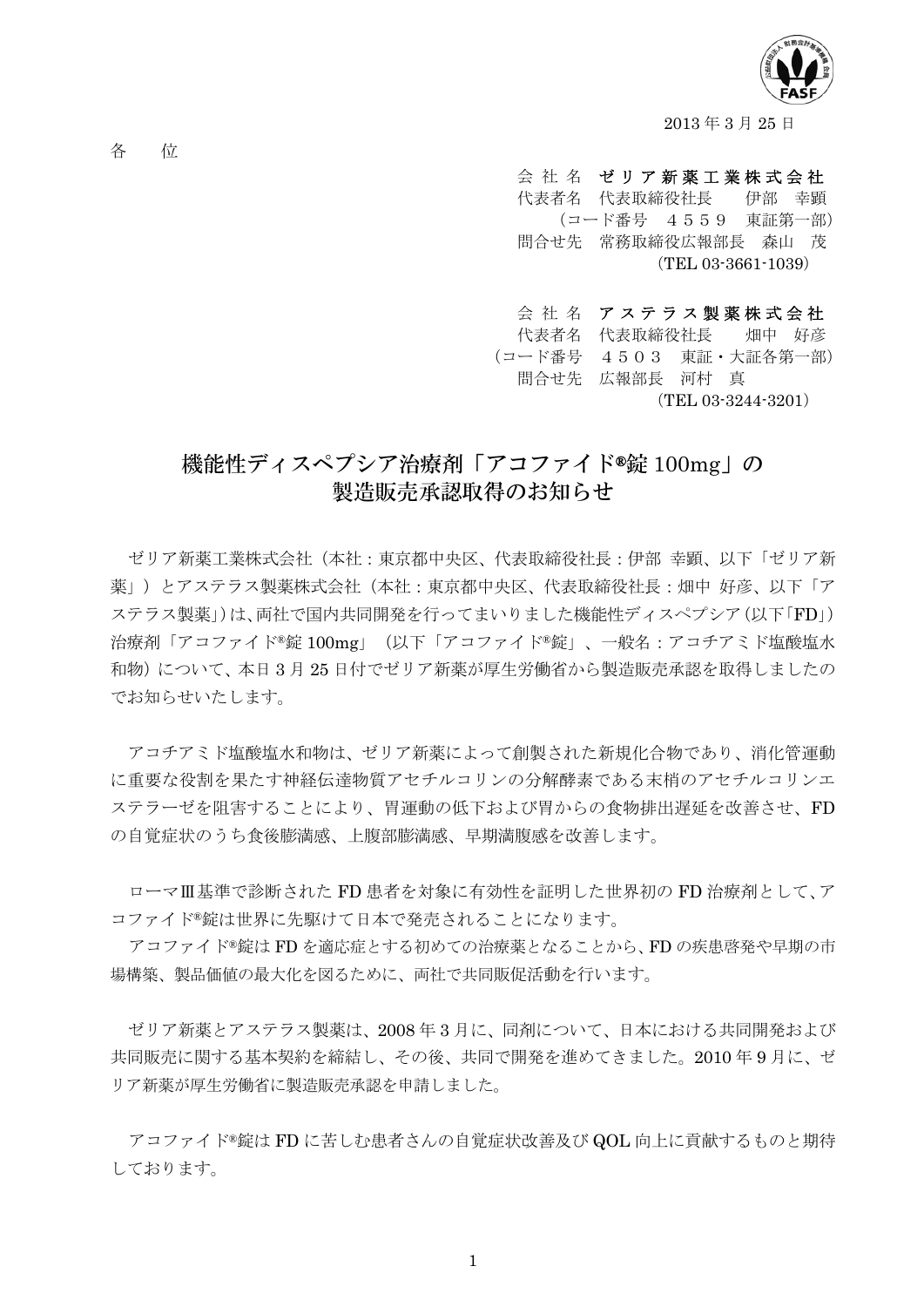≪承認内容の概要≫

[販売名] アコファイド®錠 100mg (英名:Acofide® Tablets 100mg ) [有効成分の一般名] アコチアミド塩酸塩水和物 (英名:acotiamide hydrochloride hydrate ) [剤 形] またはこの読剤 [効能・効果] 機能性ディスペプシアにおける食後膨満感、上腹部膨満感、早期満腹感 [用法・用量] 通常、成人にはアコチアミド塩酸塩水和物として1回100mgを1日 3 回、食前に経口投与する。

【機能性ディスペプシア (FD)について】

機能性消化器疾患の国際的診断基準であるローマⅢ基準によれば、FD は、食後の膨満感、早期満 腹感(飽満感)、心窩部痛などの消化器症状を訴え、原因となる器質的疾患が見当たらない疾患とさ れています。FD の原因は解明されていないものの、食物の胃から小腸への排出の遅延が密接に関連 していることが明らかとなっています。

以 上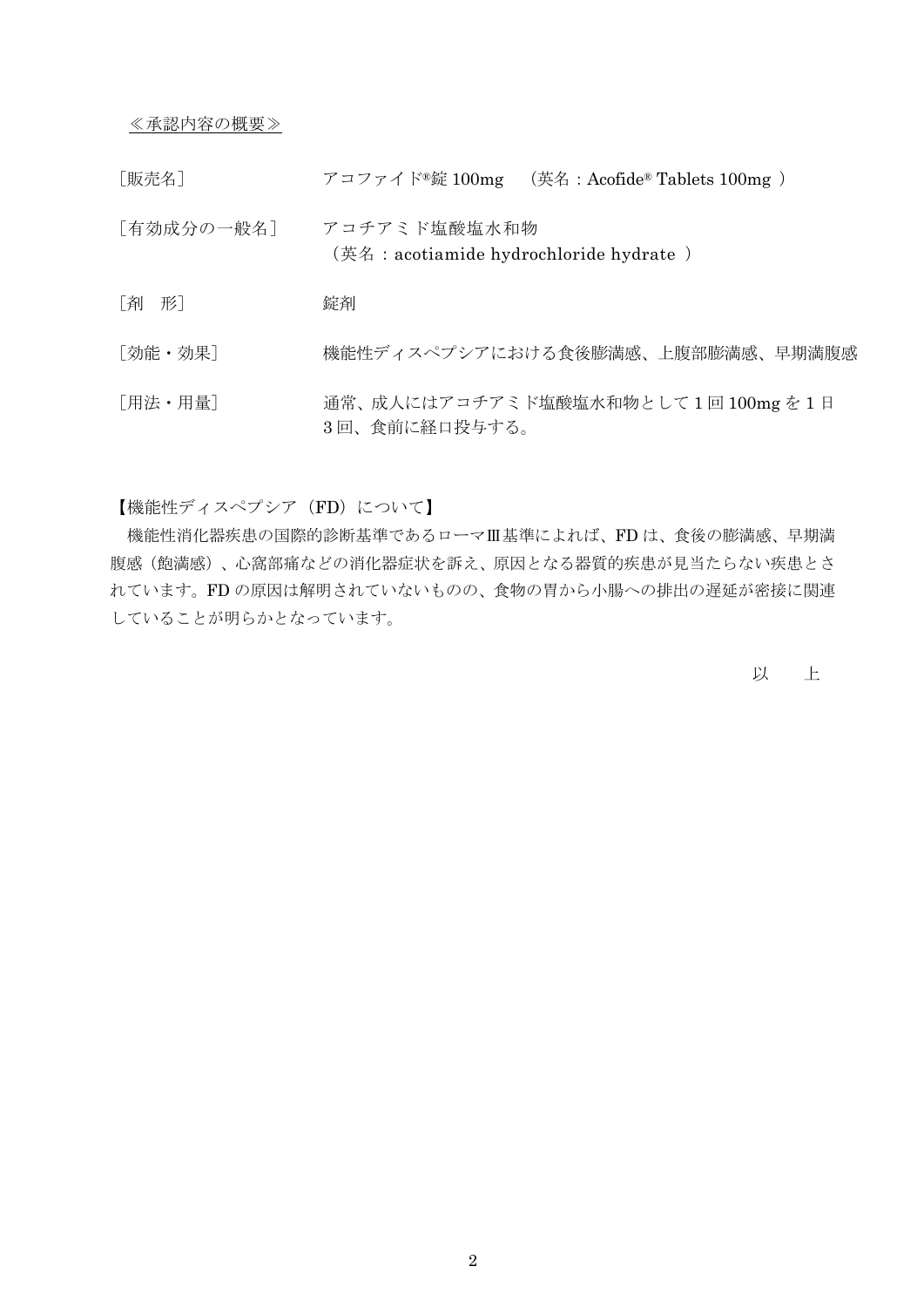



## **PRESS RELEASE**

## **Approval in Japan for Treating Functional Dyspepsia with Acofide®**

**Tokyo, March 25, 2013 -** Zeria Pharmaceutical Co., Ltd. (Tokyo: 4559; "Zeria") and Astellas Pharma Inc. (Tokyo: 4503; "Astellas") announced today that as of March 25, Zeria has obtained the marketing approval of Acofide® Tablets 100mg (nonproprietary name: acotiamide hydrochloride hydrate; "Acofide"; Zeria's development code: "Z-338"; Astellas's development code: "YM443") for the treatment of functional dyspepsia (FD) from the Ministry of Health, Labour and Welfare in Japan. Acofide has been co-developed by both companies.

Acotiamide hydrochloride hydrate is a new chemical entity originated by Zeria, and inhibits peripheral acetylcholinesterase activities. Acetylcholine is an important neurotransmitter to regulate gastrointestinal motility, and through the inhibition of degradation of acetylcholine, Acofide improves the impaired gastric motility and delayed gastric emptying, and consequently the subjective symptoms of FD such as postprandial fullness, upper abdominal bloating, and early satiation.

Acofide, the world first FD treatment which demonstrated efficacy in the patients with FD diagnosed by the Rome III, will be launched in Japan ahead of the rest of the world.

Also, since Acofide will be the first treatment with FD indication, Zeria and Astellas will co-promote Acofide for the sake of the increase of disease awareness of FD, the prompt market penetration, and the maximization of product potential.

In March 2008, Zeria and Astellas concluded the agreement for the co-development and co-marketing of Acofide and, subsequently conducted the co-development. In September 2010, Zeria submitted the application for marketing approval to the Ministry of Health, Labour and Welfare in Japan.

We believe that Acofide will contribute to alleviate the subjective symptoms and improve QOL of patients with FD.